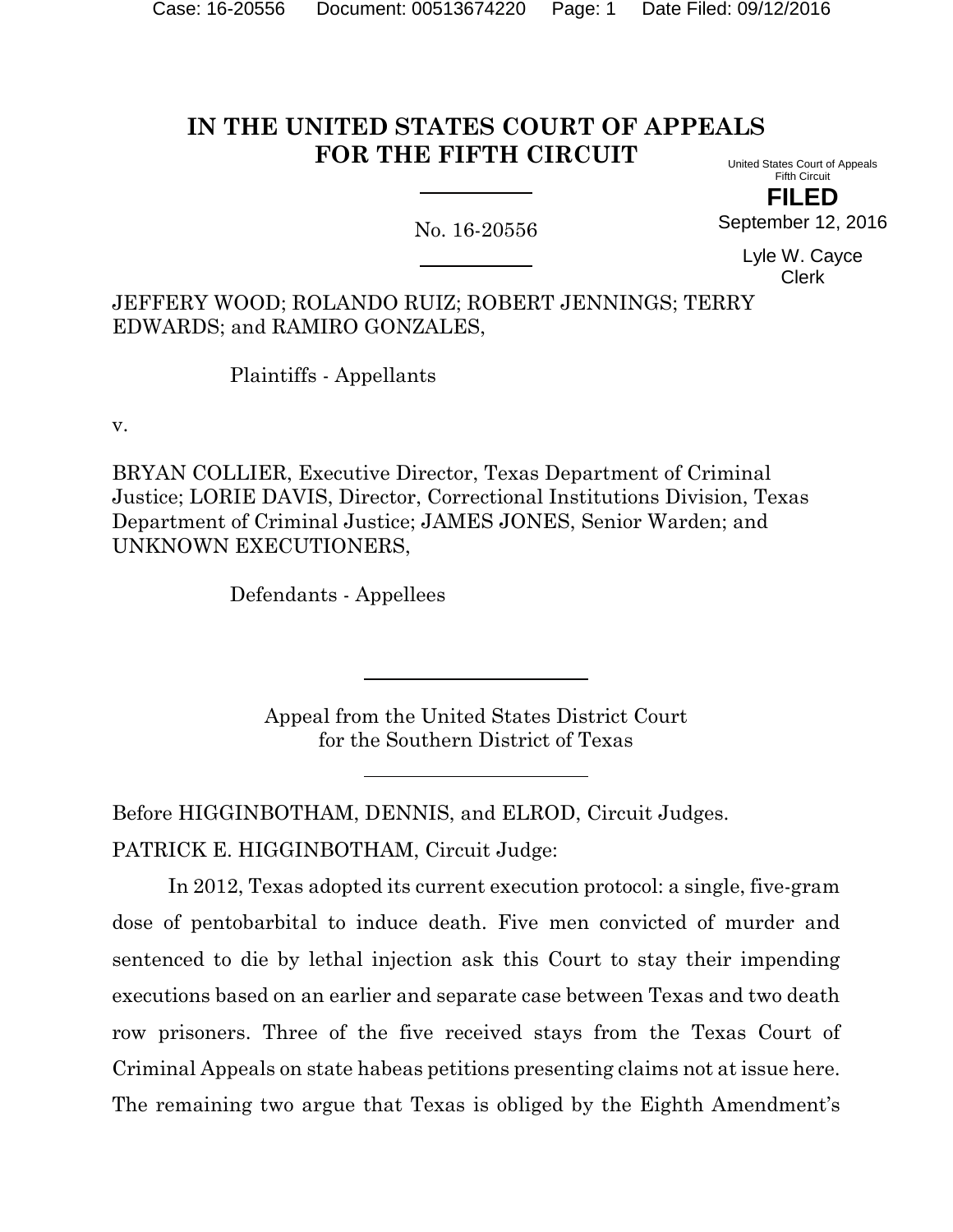prohibition on cruel and unusual punishment and the Fourteenth Amendment's guarantee of equal protection under the law to re-test the execution drug to assure it does not present a high risk of unnecessary pain. We are not persuaded these prisoners have made the showing required for a stay pending appeal and DENY their motion for a stay of execution.

### **I.**

#### **A.**

Appellants filed this 42 U.S.C. § 1983 civil suit on August 12, 2016 in the United States District Court for the Southern District of Texas, alleging violations of the First, Eighth, and Fourteenth Amendments, and sought a preliminary injunction that would have granted the ultimate relief requested in the complaint. They asserted that: (1) Texas's use of compounded pentobarbital absent re-testing shortly before execution violates the Eighth and Fourteenth Amendments by creating a substantial risk of severe pain; (2) Texas's refusal to disclose elements of its execution protocol violated Appellants' First, Eighth, and Fourteenth Amendment rights to be free from cruel and unusual punishment, due process, notice, an opportunity to be heard, and access to the courts; (3) voluntary re-testing of the pentobarbital that will be used to execute plaintiffs in another suit created a constitutional right to such re-testing for all prisoners; and (4) the lack of a requirement that Texas notify the Appellants of any changes to the drugs or to the lethal injection protocol that will be used to carry out their sentences impairs protection of their right to be free from cruel and unusual punishment and to due process under the Eighth and Fourteenth amendments.

The State moved to dismiss the complaint on August 15, 2016, arguing that all except the equal protection claim were time-barred and all claims failed as a matter of law. At a hearing the following day, the district court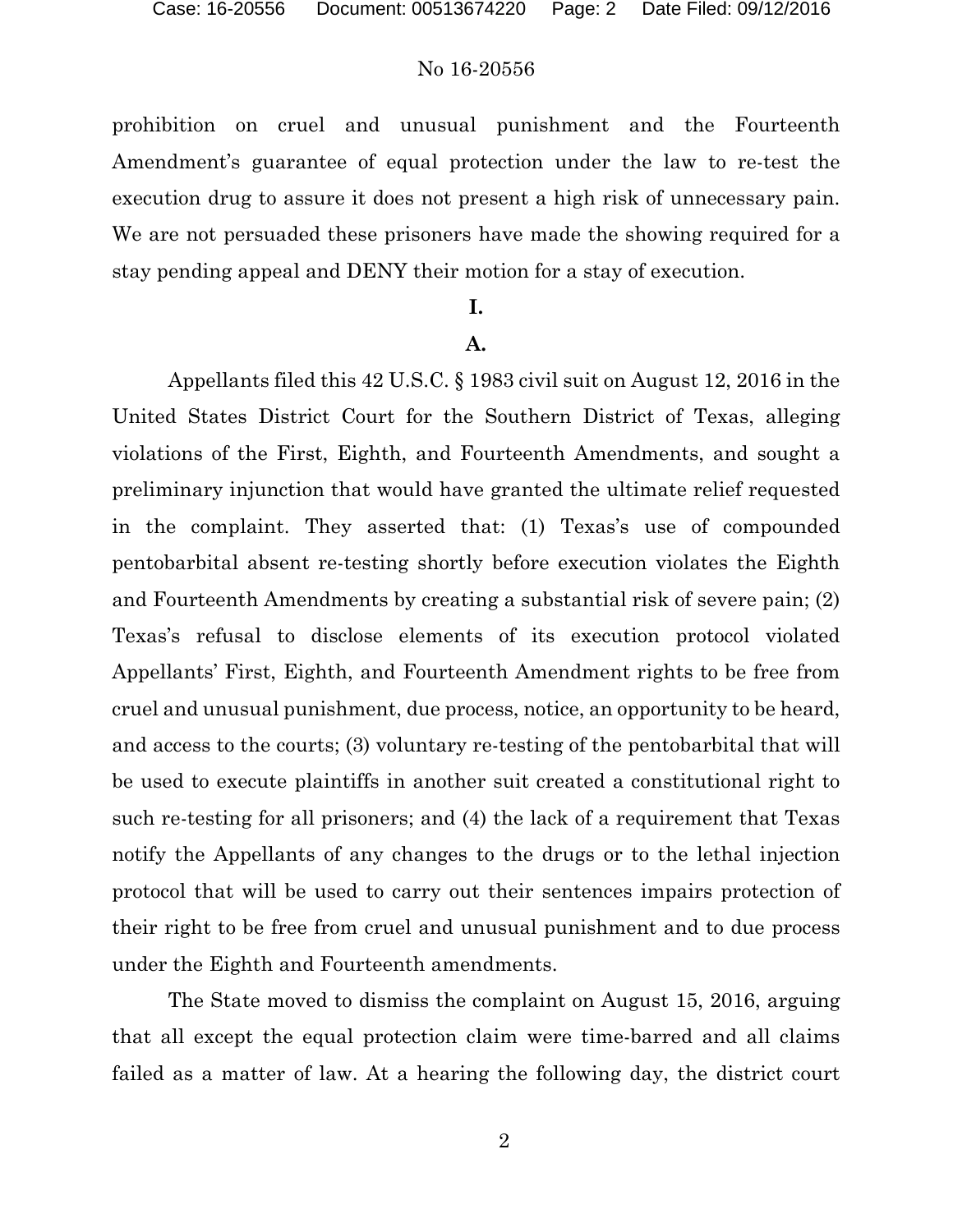denied the request for a preliminary injunction and dismissed the complaint for failure to state a claim. The next day the district court denied a stay pending appeal.

### **B.**

The prisoners' suit now before us presents as the latest in a series of cases targeting capital punishment. In the recent case before this court of *Jordan v. Fisher*, a group of Mississippi death row inmates challenged that state's use of pentobarbital as the first drug in a so-called "three-drug cocktail."[1](#page-2-0) There, the *Jordan* prisoners complained to the district court that pentobarbital was not a sufficiently fast acting barbiturate to guarantee anesthetization prior to the introduction of vecuronium bromide and potassium chloride, urging as the alternative a single, lethal dose of a barbiturate.

Since 2012 the State of Texas has done just that—execution via a singledrug protocol utilizing a five-gram dose of pentobarbital. Texas originally used pentobarbital purchased from a pharmaceutical firm in its executions. However in 2011, Lundbeck, the Danish pharmaceutical firm that produces manufactured pentobarbital, refused to supply the drug to states that execute by lethal injection.[2](#page-2-1) In response, in September 2013, Texas began purchasing pentobarbital compounded by pharmacies.[3](#page-2-2) Texas alleges, and Appellants do not dispute, that Texas has used compounded pentobarbital to execute thirtytwo prisoners since 2013 without issue. Even so, Appellants' primary contention is that Texas's use of compounded pentobarbital creates significant

 <sup>1</sup> 823 F.3d 805 (5th Cir. 2016).

<span id="page-2-1"></span><span id="page-2-0"></span><sup>2</sup> Josh Sanburn, *The Hidden Hand Squeezing Texas' Supply of Execution Drugs*, TIME (August 7, 2013), http://nation.time.com/2013/08/07/the-hidden-hand-squeezing-texassupply-of-execution-drugs/.

<span id="page-2-2"></span><sup>3</sup> In an effort to protect its suppliers, Texas does not disclose its sources of pentobarbital.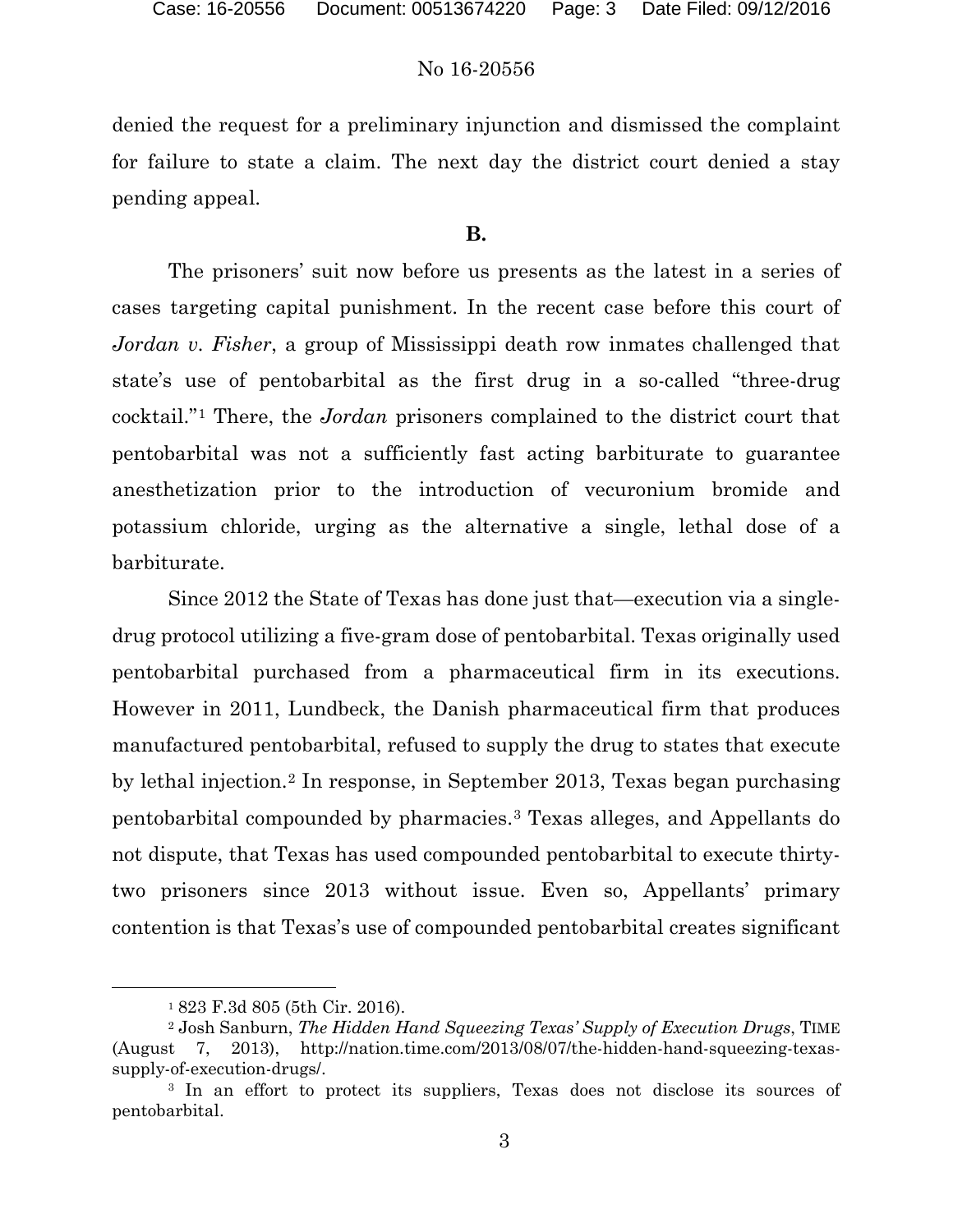risks of unnecessary pain, and thus the state should be compelled to re-test the drug shortly before execution.

## **II.**

## **A.**

Appellants request a stay of execution pending review in this Court of the district court's dismissal of their suit and denial of a stay pending appeal. A stay of execution is an equitable remedy that is not available as a matter of right.[4](#page-3-0) In determining whether to grant a stay pending appeal, this Court weighs:

(1) whether the stay applicant has made a strong showing that he is likely to succeed on the merits; (2) whether the applicant will be irreparably injured absent a stay; (3) whether issuance of a stay will substantially injure the other parties interested in the proceeding; and (4) where the public interest lies.[5](#page-3-1)

### **B.**

"[B]ecause it is settled that capital punishment is constitutional, '[i]t necessarily follows that there must be a [constitutional] means of carrying it out.'"[6](#page-3-2) The Court has repeatedly held that lethal injection is a permissible method of execution.[7](#page-3-3) While the Eighth Amendment does not require that

 <sup>4</sup> *Hill v. McDonough*, 547 U.S. 573, 584 (2006).

<span id="page-3-1"></span><span id="page-3-0"></span><sup>5</sup> *Nken v. Holder*, 556 U.S. 418, 426 (2009) (quoting *Hilton v. Braunskill*, 481 U.S. 770, 776 (1987)). *See also Battaglia v. Stephens*, 824 F.3d 470, 475 (5th Cir. 2016). In assessing these factors, while not dispositive, "[i]n a capital case, the possibility of irreparable injury weighs heavily in the movant's favor." *O'Bryan v. Estelle*, 691 F.2d 706, 708 (5th Cir. 1982).

<span id="page-3-2"></span><sup>6</sup> *Glossip v. Gross*, 135 S. Ct. 2726, 2732–33 (quoting *Baze v. Rees*, 553 U.S. 35, 47 (2008) (plurality)). *See also Sepulvado v. Jindal*, 729 F.3d 413, 417 (5th Cir. 2013).

<span id="page-3-3"></span><sup>7</sup> *See Glossip*, 135 S. Ct. at 2739–40 (approving of Oklahoma's three-drug lethal injection protocol); *see also Baze*, 553 U.S. at 54–56 (plurality) (approving of Kentucky's threedrug lethal injection protocol). While *Glossip* and *Baze* both dealt with three-drug execution protocols, this Court has held that "'a one drug protocol [is] also acceptable under the flexible *Baze* standard . . . ." *Sepulvado*, 729 F.3d at 417 (quoting *Thorson v. Epps [Thorson II]*, 701 F.3d 444, 447 n.3 (5th Cir. 2012)).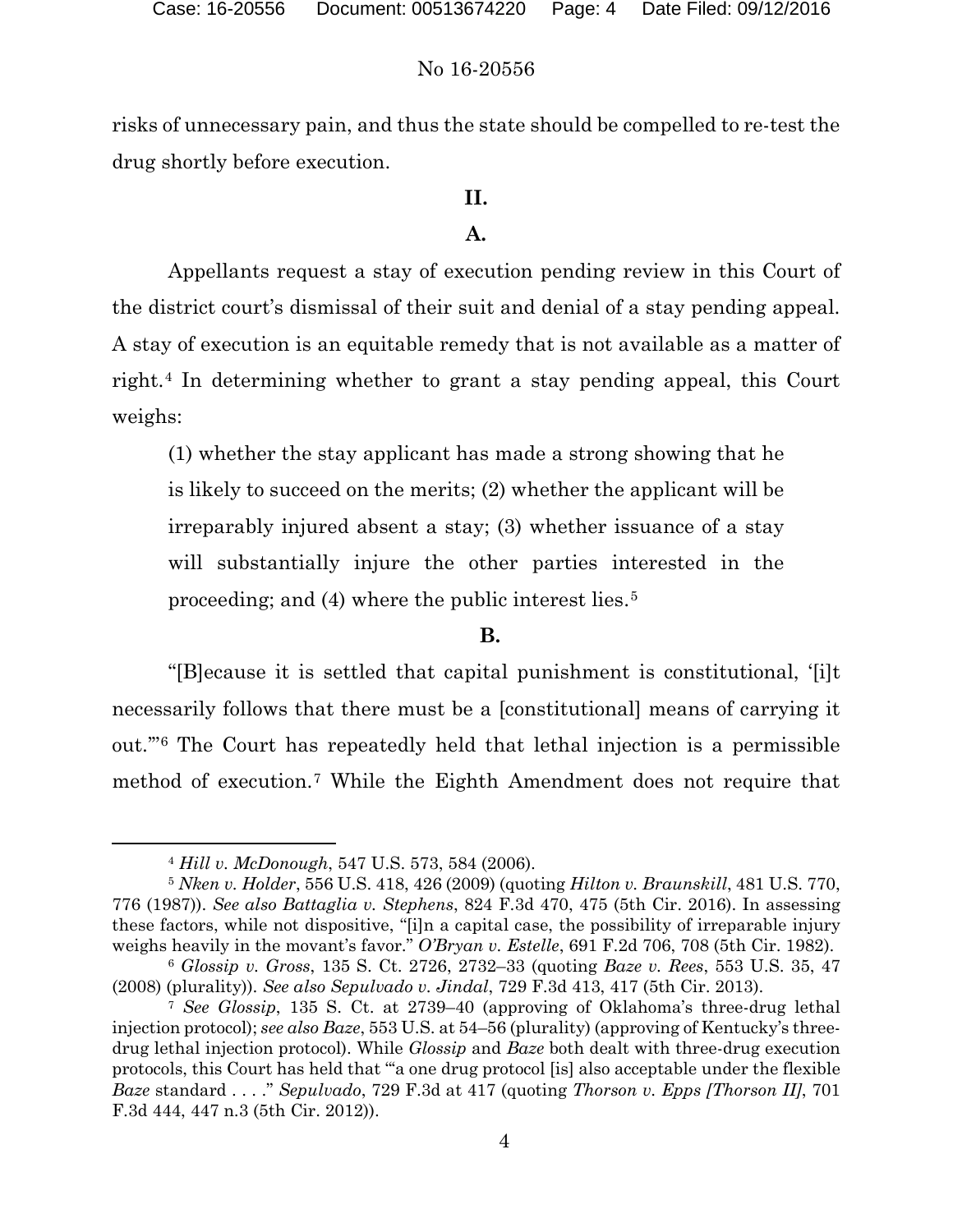execution be painless,<sup>[8](#page-4-0)</sup> it does prohibit "serious illness and needless suffering" where there exists an alternative that is "feasible, readily implemented, and in fact significantly reduce[s] a substantial risk of severe pain."[9](#page-4-1) The Amendment secures a right to be free from methods of execution that create "a risk that is sure or very likely to cause serious illness and needless suffering, and give rise to sufficiently imminent dangers."[10](#page-4-2) Stated differently, "there must be a substantial risk of serious harm, an objectively intolerable risk of harm that prevents prison officials from pleading they were subjectively blameless for purposes of the Eighth Amendment."[11](#page-4-3)

### **C.**

The Equal Protection Clause of the Fourteenth Amendment is "essentially a direction that all persons similarly situated should be treated alike."[12](#page-4-4) Its basics are rote: "[e]qual protection does not require that all persons be dealt with identically, but it does require that a distinction made have some relevance to the purpose for which the classification is made."[13](#page-4-5) In assessing an equal protection claim, "[s]trict scrutiny is appropriate only where a government classification implicates a suspect class or a fundamental right."[14](#page-4-6) "In cases that do not implicate suspect classes or fundamental rights, '[t]he appropriate standard of review is whether the difference in treatment between [classes] rationally furthers a legitimate state interest.'"[15](#page-4-7) "Under rational basis review, differential treatment must be upheld against equal protection

<span id="page-4-0"></span> <sup>8</sup> *Glossip*, 135 S. Ct. at 2733.

<sup>9</sup> *Id.* at 2737 (quoting *Baze*, 553 U.S. at 50, 52).

<sup>10</sup> *Glossip*, 135 S. Ct. at 2737 (citations omitted) (internal quotation marks omitted).

<sup>11</sup> *Id.* (quoting *Baze*, 553 U.S. at 50) (internal quotation marks omitted).

<sup>12</sup> *City of Cleburne v. Cleburne Living Ctr.*, 473 U.S. 432, 439 (1985).

<sup>13</sup> *Baxstrom v. Herald*, 383 U.S. 107, 111 (1966).

<span id="page-4-6"></span><span id="page-4-5"></span><span id="page-4-4"></span><span id="page-4-3"></span><span id="page-4-2"></span><span id="page-4-1"></span><sup>14</sup> *Gallegos-Hernandez v. United States*, 688 F.3d 190, 195 (5th Cir. 2012) (quoting *Rublee v. Fleming*, 160 F.3d 213, 217 (5th Cir. 1998)).

<span id="page-4-7"></span><sup>15</sup> *Harris v. Hahn*, No. 15-20105, 2016 WL 3457616, at \*4 (5th Cir. June 23, 2016) (alterations in original) (quoting *Nordlinger v. Hahn*, 505 U.S. 1, 10 (1992)).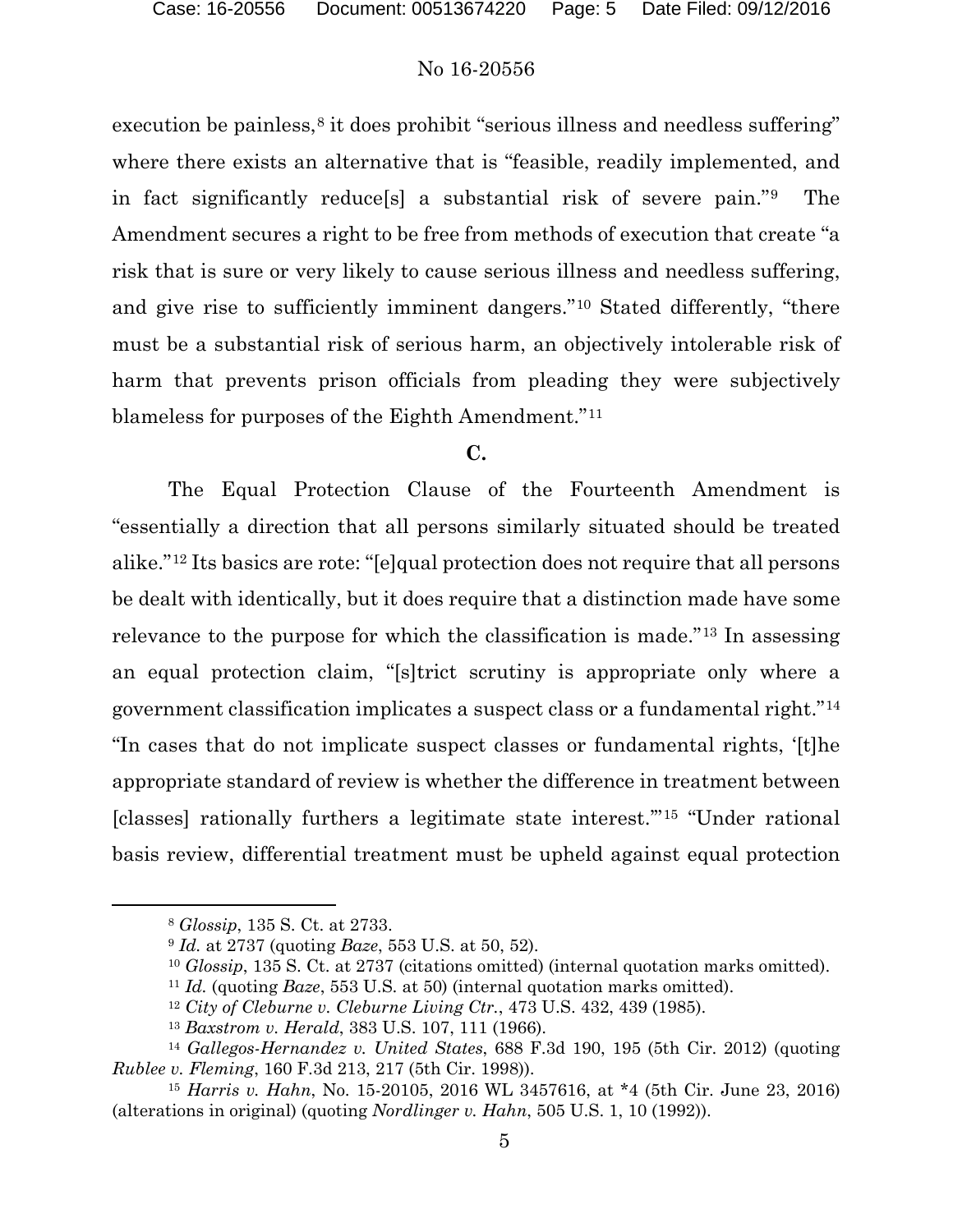challenge if there is any reasonably conceivable state of facts that could provide a rational basis for the classification."[16](#page-5-0)

An equal protection claim that is premised on differential treatment but not based on membership in a suspect class or the infringement of a fundamental right may be cognizable as a so-called "class of one."[17](#page-5-1) "We review such claims under a two-prong test: the plaintiff must show that (1) he or she was intentionally treated differently from others similarly situated and (2) there was no rational basis for the difference in treatment."[18](#page-5-2)

#### **III.**

Each of these men was sentenced to death over a decade ago—two more than twenty years ago—and each has known he will be executed using compounded pentobarbital since at least 2013. In moving for a stay, the prisoners assert only their equal protection claim; other claims in the complaint are not before us.

#### **A.**

The first requirement for a stay of execution is "a strong showing that [the movant] is likely to succeed on the merits."[19](#page-5-3) We examine the alleged errors of the district court for a substantial likelihood of success before this Court.

### *i.*

The prisoners first argue that the Eighth Amendment right to be free from cruel and unusual punishment is burdened by Texas's denial of re-testing shortly before execution. They urge that the district court erred by evaluating

<span id="page-5-0"></span> <sup>16</sup> *Hines v. Aldridge*, 783 F.3d 197, 202–03 (5th Cir. 2015) (internal quotation marks omitted) (quoting *Madriz-Alvarado v. Ashcroft*, 383 F.3d 321, 332 (5th Cir. 2004)).

<sup>17</sup> *Village of Willowbrook v. Olech*, 528 U.S. 562, 564 (2000).

<span id="page-5-3"></span><span id="page-5-2"></span><span id="page-5-1"></span><sup>18</sup> *Lindquist v. City of Pasadena*, 669 F.3d 225, 233 (2012) (citing *Olech*, 528 U.S. at 564).

<sup>19</sup> *Nken*, 556 U.S. at 426.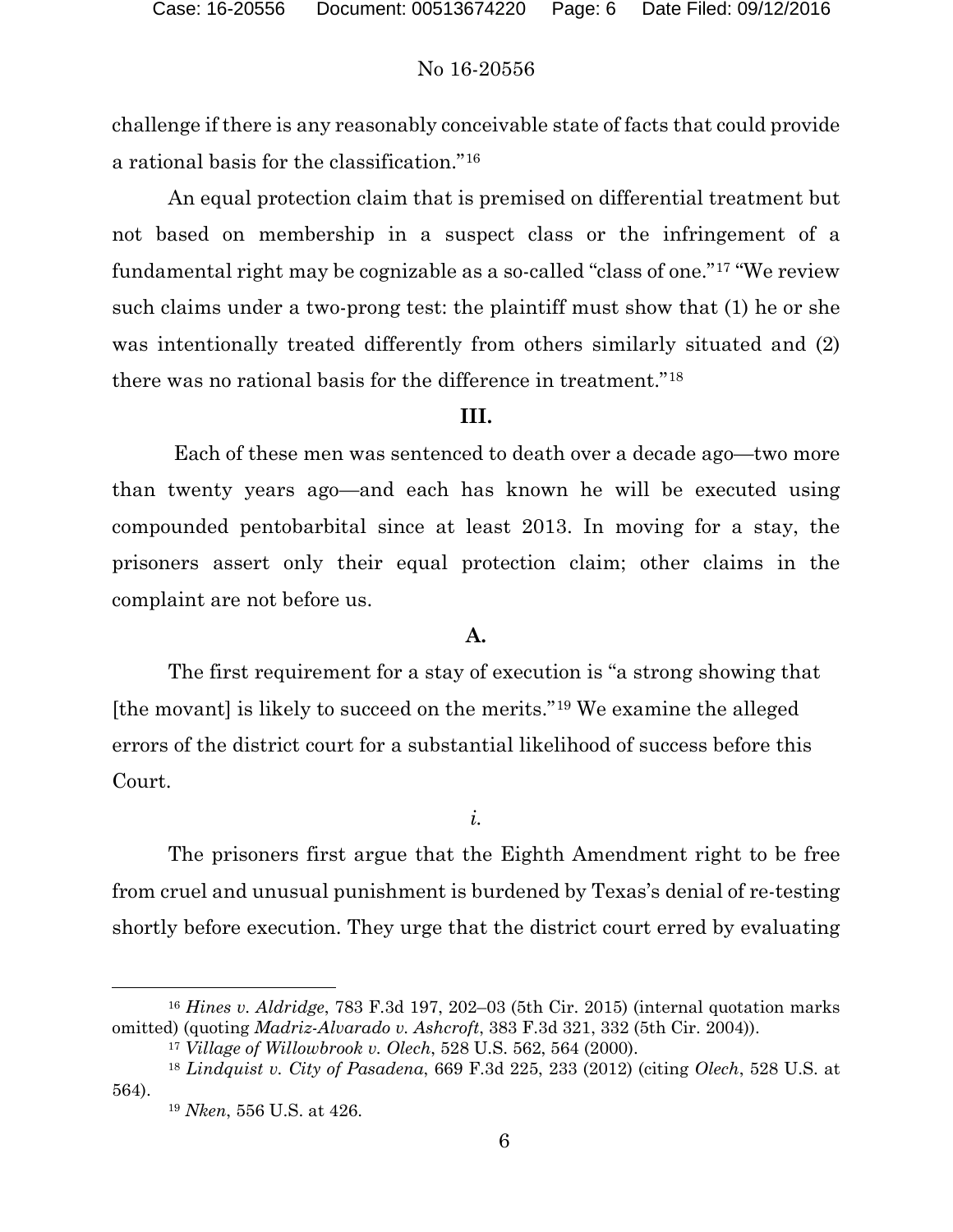their claim under rational basis review; that the correct standard of review is strict scrutiny, with a shift of the burden to the State to demonstrate that its classification was narrowly tailored to achieve a compelling government interest.

This argument relies on the contention that Texas's decision to re-test the pentobarbital in the *Whitaker*[20](#page-6-0) case and not here denies them equal protection. In *Whitaker*, the plaintiffs, as here, alleged that Texas does not provide all of the procedural safeguards they believed necessary for the use of compounded pentobarbital. While all agreed that Texas's decision to re-test mooted the case,  $21$  the district court dismissed the suit for other reasons.  $22$  The prisoners' primary contention now is that re-testing in *Whitaker* created a right to re-testing for all prisoners, a novel and flawed invocation of equal protection doctrine.

The Eighth Amendment guarantees a right to be free from methods of execution that present a substantial risk of unnecessary pain. That right is enjoyed by all persons. It rests on text, not on episodic differential treatment. In *Glossip*, the Court held that a method of execution does not violate the Eighth Amendment unless it "presents a risk that is *sure or very likely* to cause serious illness and needless suffering, and give rise to sufficiently *imminent* dangers."[23](#page-6-3) The Court held that, to qualify for a stay of execution, plaintiffs must demonstrate "that the State's lethal injection protocol creates a demonstrated risk of severe pain."[24](#page-6-4) These are substantial hurdles, necessarily so.

<span id="page-6-4"></span><span id="page-6-3"></span><span id="page-6-2"></span><span id="page-6-1"></span><span id="page-6-0"></span> <sup>20</sup> *Whitaker v. Livingston*, Civil Action H-13-2901, 2016 WL 3199532 (S.D. Tex. June 6, 2016), *appeal filed*.

<sup>21</sup> *Id.* at \*4.

<sup>22</sup> *Id.* at \*9.

<sup>23</sup> *Glossip*, 135 S. Ct. at 2737 (citations omitted) (internal quotation marks omitted).

<sup>24</sup> *Id.* (citing *Baze*, 553 U.S. at 61).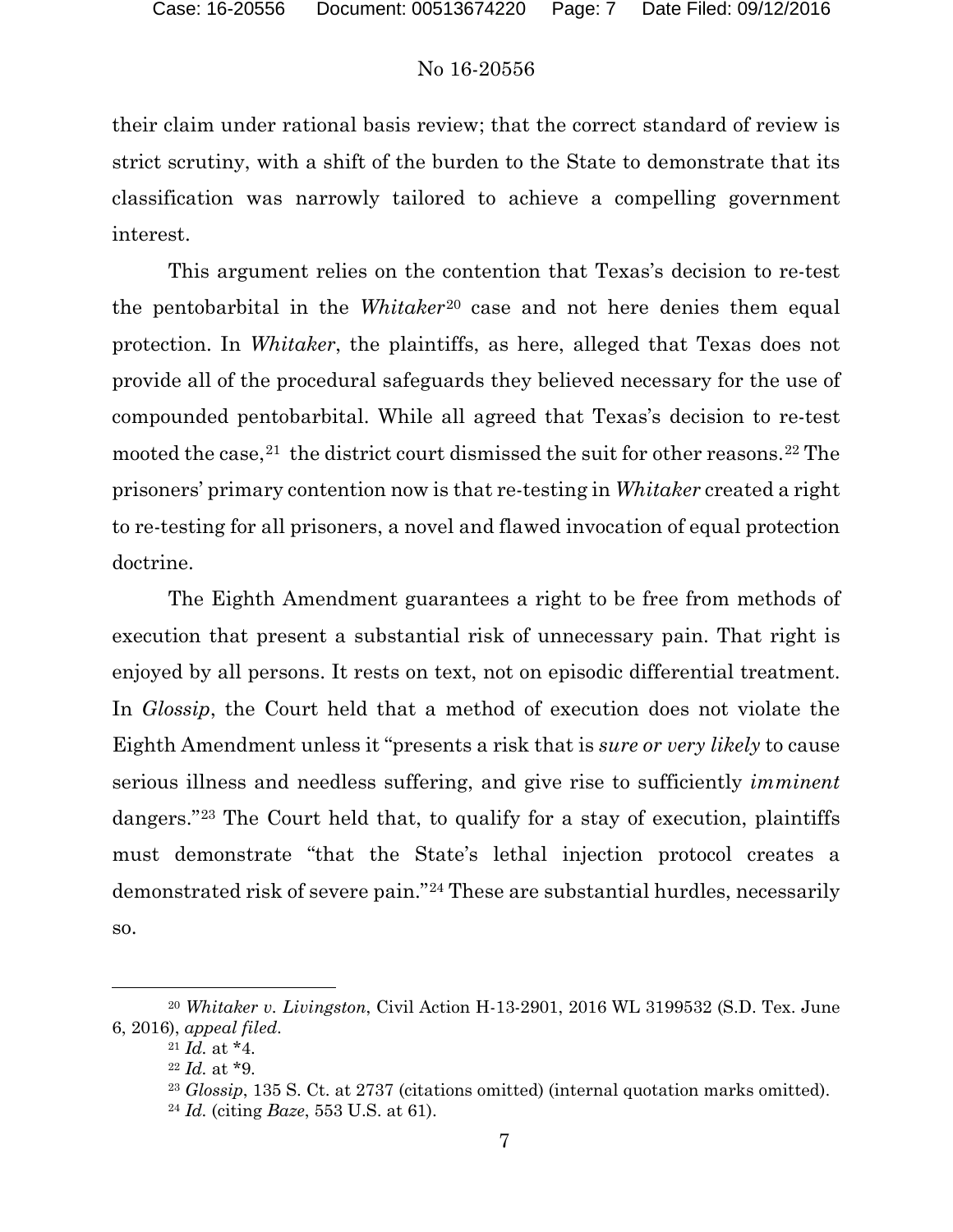Appellants assert that there is a risk that the drug might fail, and thus re-testing for one and not another impinges upon the Eighth Amendment. That said, under *Glossip*, the prisoners must establish that not re-testing the drug presents a sure or very likely risk of pain.

The reality is that pentobarbital, when used as the sole drug in a singledrug protocol, has realized no such risk. The prisoners cannot avoid the facts that: (1) the district court found that at least thirty-two executions in Texas have utilized the single-drug compounded pentobarbital protocol without incident<sup>[25](#page-7-0)</sup> and, (2) when pentobarbital is the sole drug used to execute, unconsciousness necessarily precedes death,<sup>[26](#page-7-1)</sup> effectively obviating the problem of conscious pain and suffering that was oft cited as a risk of the "three-drug cocktail." Rather, relying on conjecture regarding the drugs' beyond-use dates and compounding, the prisoners urge only that "[t]esting the compounded pentobarbital shortly before its use ensures the prisoner will not suffer severe pain. . . ." But this assertion fails to reach the Eighth Amendment bar on unnecessarily severe pain that is sure, very likely, and imminent. The effort to draw upon equal protection works no change in the reach of the Eighth Amendment.

However one kneads the protean language of equal protection jurisprudence, the inescapable reality is that these prisoners have not demonstrated that a failure to retest brings the risk of unnecessary pain forbidden by the Eighth Amendment. Attempting to bridge this shortfall in

<span id="page-7-0"></span> <sup>25</sup>*Whitaker*, 2016 WL 3199532, at \*1. The widely represented figure is 80 plus executions nationwide using pentobarbital as the sole drug.

<span id="page-7-1"></span><sup>&</sup>lt;sup>26</sup> We are pointed to no contrary views. The prisoners aver that, because the drug is produced by compounding pharmacies, it could be contaminated or perhaps be some drug other than pentobarbital. This argument does not close the distance between a mere possibility and a sure or very likely risk that contamination will occur and will bring extreme pain.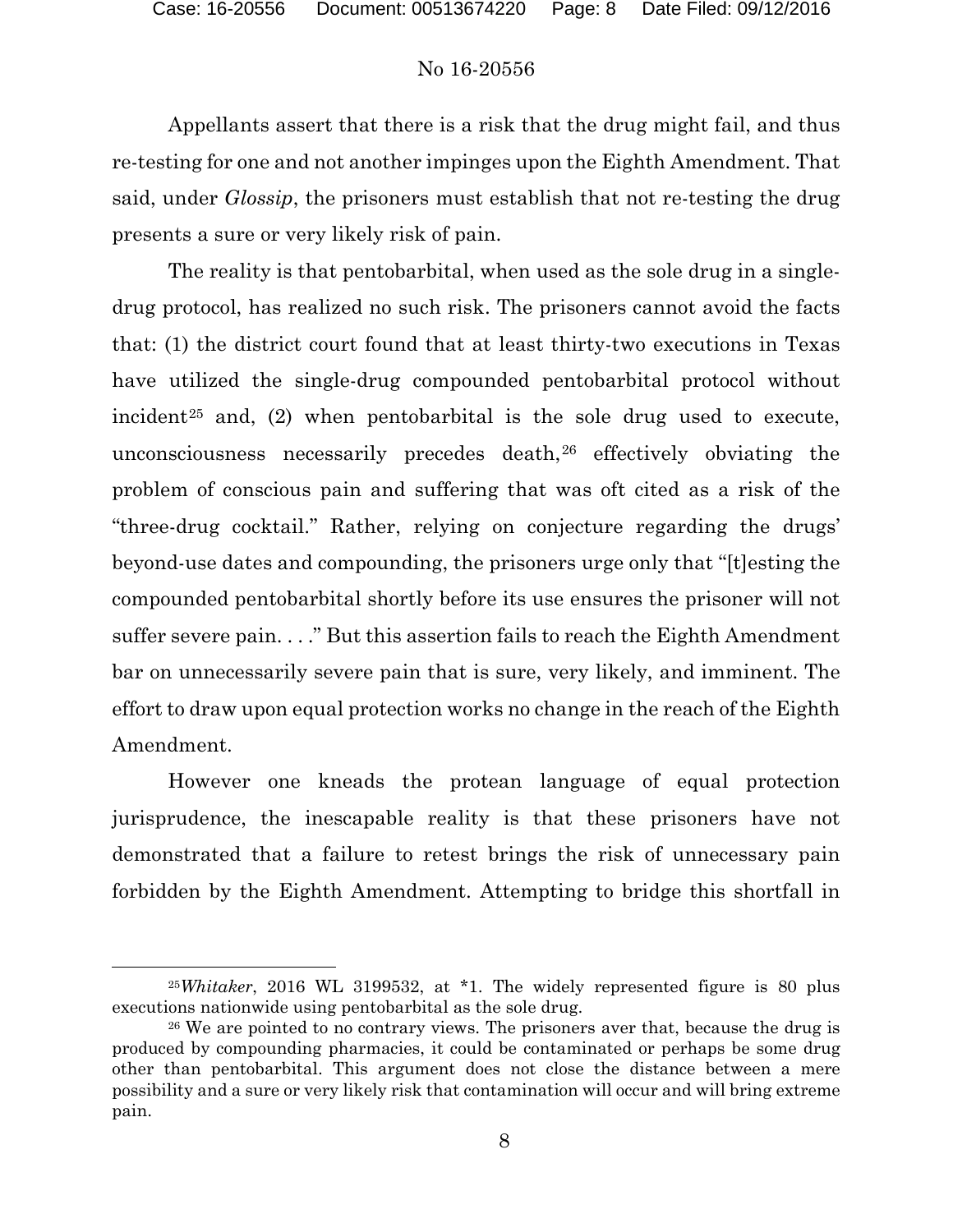their submission with equal protection language, while creative, brings an argument that is ultimately no more than word play.

*ii.*

The prisoners do not allege membership in a protected class, and despite efforts to reframe the issues,<sup>[27](#page-8-0)</sup> their claims present at bar as a futile effort to assert a "class of one."

Typically, a class of one involves a discrete group of people, who do not themselves qualify as a suspect class, alleging the government has singled them out for differential treatment absent a rational reason. *Olech* involved just those facts, with a municipality demanding a 33-foot easement from the plaintiff where it required only a 15-foot easement from other similarly situated property owners.[28](#page-8-1) Here, the prisoners allege that the *Whitaker* plaintiffs were singled out to receive a benefit denied to them, turning the *Olech* analysis on its head.

That problem aside, in *Engquist*, the Court discussed "forms of state action . . . which by their nature involve discretionary decisionmaking based on a vast array of subjective, individualized assessments."[29](#page-8-2) *Engquist* dealt with a government employee who brought a class of one claim alleging that her termination violated the Equal Protection Clause.[30](#page-8-3) At trial, the jury returned a verdict for the plaintiff.[31](#page-8-4) The Ninth Circuit reversed, and the Supreme Court affirmed the Ninth Circuit's reversal, holding that "ratifying a class-of-one

<span id="page-8-3"></span><span id="page-8-2"></span><span id="page-8-1"></span><span id="page-8-0"></span><sup>&</sup>lt;sup>27</sup> Appellants contend in their motion that they are not bringing a "class of one" claim. However Appellants assert that, even under rational basis, their claim succeeds. For this reason, and because it received considerable attention in the district court, we examine Appellants' claim for likelihood of success under the "class of one" framework.

<sup>28</sup> *Olech*, 528 U.S. at 565.

<sup>29</sup> *Engquist v. Oregon Dept. of Agr.*, 553 U.S. 591, 603 (2008).

<sup>30</sup> *Id.* at 595.

<span id="page-8-4"></span><sup>31</sup> *Id.* at 596.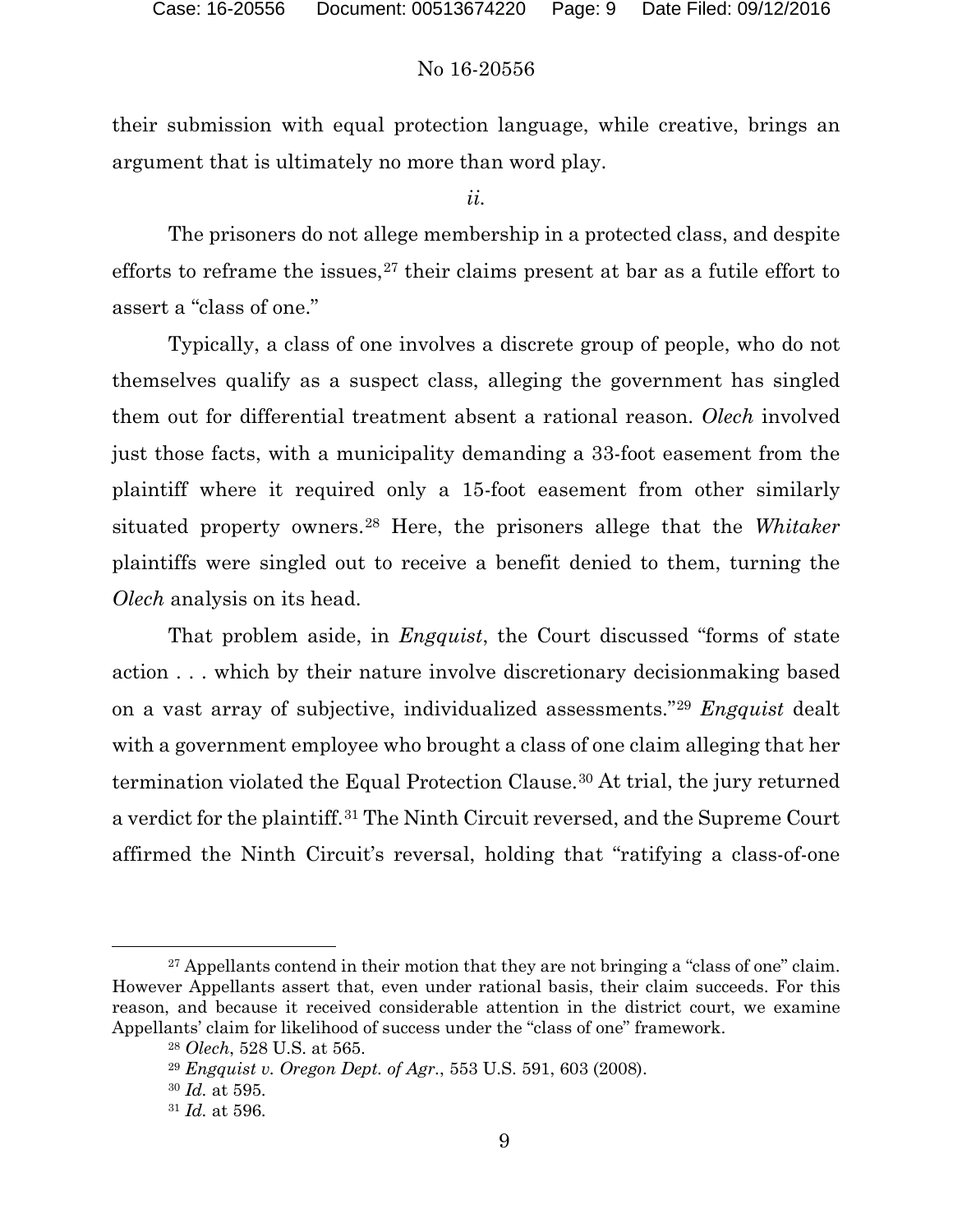theory of equal protection in the context of public employment would impermissibly constitutionalize the employee grievance.'"[32](#page-9-0)

The Court recognized that, in the core areas of equal protection, governmental discretion could be used as a cover for impermissible discrimination.[33](#page-9-1) But here, "treating like individuals differently is an accepted consequence of the discretion granted," and allowing equal protection claims on such grounds "would be incompatible with the discretion inherent in the challenged action."[34](#page-9-2) The strategic decision of the State of Texas to re-test in one case, in the context of an ever-changing array of suits attacking its use of capital punishment from all angles, is within the discretion inherent in the challenge made here.

The district court held that the *Engquist* exception to class of one claims controls regarding decisions made, here and in *Whitaker*, by Texas as a litigant; that, as a matter of law, Appellants' equal protection claim fails as a class of one claim. We agree.

#### *iii.*

The prisoners' final contention in support of a stay is that the district court erred in two ways when granting the State's motion to dismiss: procedurally by applying the wrong pleading standard and substantively by dismissing a complaint that "adequately plead an equal protection violation." They argue that the district court "repeatedly challenged Appellants' allegations and factual support" instead of applying the correct standard,

 <sup>32</sup> *Id.* at 609 (quoting *Connick v. Myers*, 461 U.S. 138, 154 (1983)).

<span id="page-9-2"></span><span id="page-9-1"></span><span id="page-9-0"></span><sup>33</sup> "Of course, an allegation that speeding tickets are given out on the basis of race or sex would state an equal protection claim, because such discriminatory classifications implicate basic equal protection concerns. But allowing an equal protection claim on the ground that a ticket was given to one person and not others, even if for no discernible or articulable reason, would be incompatible with the discretion inherent in the challenged action." *Engquist*, 553 U.S. at 604.

<sup>34</sup> *Id.* at 604.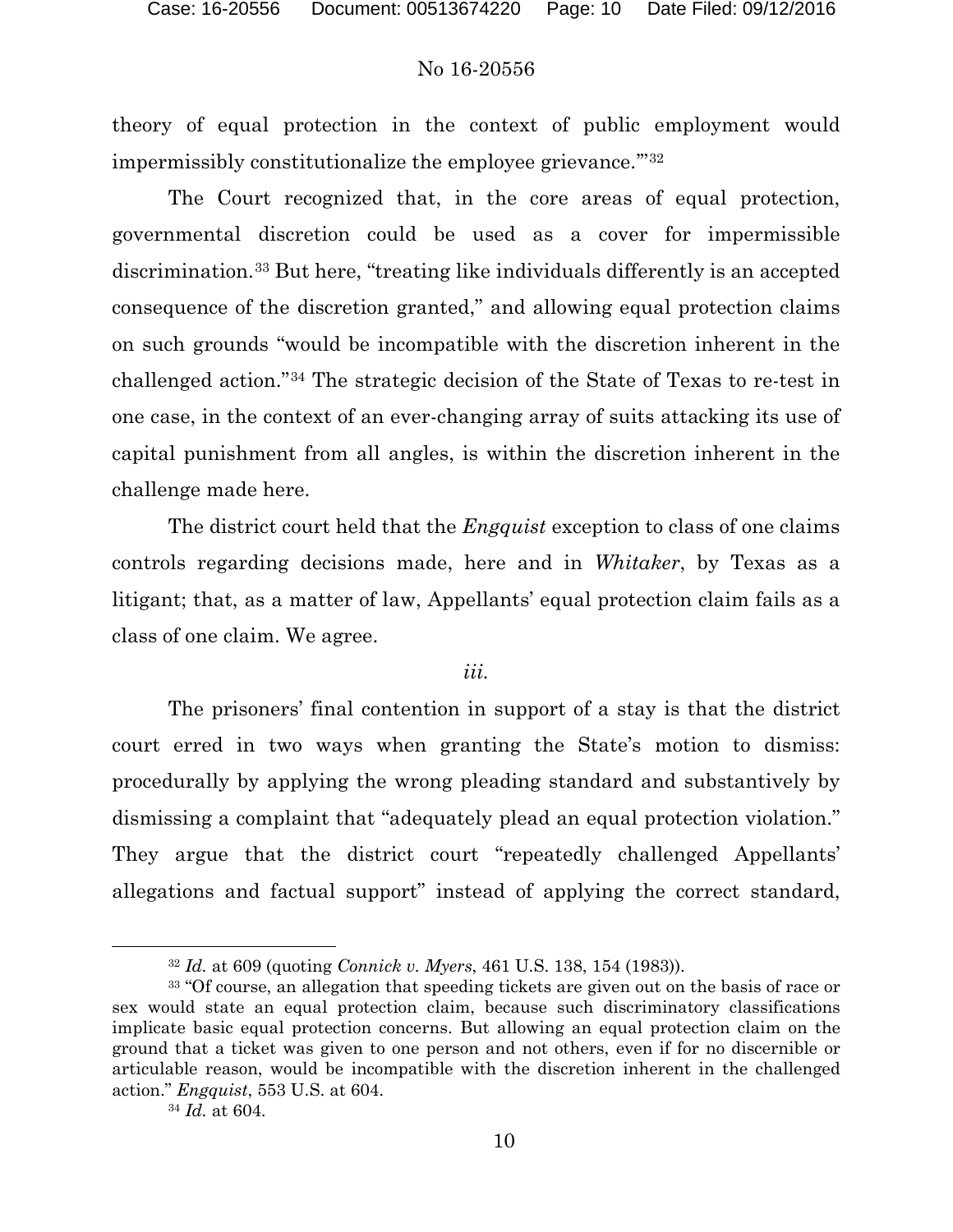under *Twombly* and *Iqbal*, which accepts factual allegations in the complaint as true and evaluates the complaint for plausibility.[35](#page-10-0) The prisoners relied upon two affidavits of proffered expert opinion in support of their motion for a preliminary injunction and then their request for a stay. The district court dispatched them as "junk science." That aside, the affidavits do not themselves move beyond speculation and do not confront the success of pentobarbital as the sole-drug used to execute.

As we earlier explained, the district court found that counts one, two, and four in the complaint are time barred, and that holding is not challenged. Count three, the equal protection claim, fails as a matter of law for the reasons we have stated here—essentially the same reasons offered by the district court. Accepting the facts as pled, all claims still fail. Any error committed is harmless.

### **B.**

Again, of course, "[i]n a capital case, the possibility of irreparable injury weighs heavily in the movant's favor."[36](#page-10-1) The prisoners argue the injury they will face is the possibility of severe pain during their executions, but they do not demonstrate that they are nigh sure to suffer unnecessary pain. Texas, on the other hand, proffers that compounded pentobarbital has been used in thirty-two executions in the state without issue.[37](#page-10-2) We cannot say that Appellants have demonstrated that they are likely to suffer an irreparable injury absent a stay.

<span id="page-10-2"></span><span id="page-10-1"></span><span id="page-10-0"></span> <sup>35</sup> *See Ashcroft v. Iqbal*, 556 U.S. 662, 677–84 (2009); *Bell Atlantic Corp. v. Twombly*, 550 U.S. 544, 570 (2007); *see also Gonzalez v. Kay*, 577 F.3d 600, 603 (5th Cir. 2009).

<sup>36</sup> *O'Bryan*, 691 F.2d at 708.

<sup>37</sup> *Whitaker*, 2016 WL 3199532, at \*1.